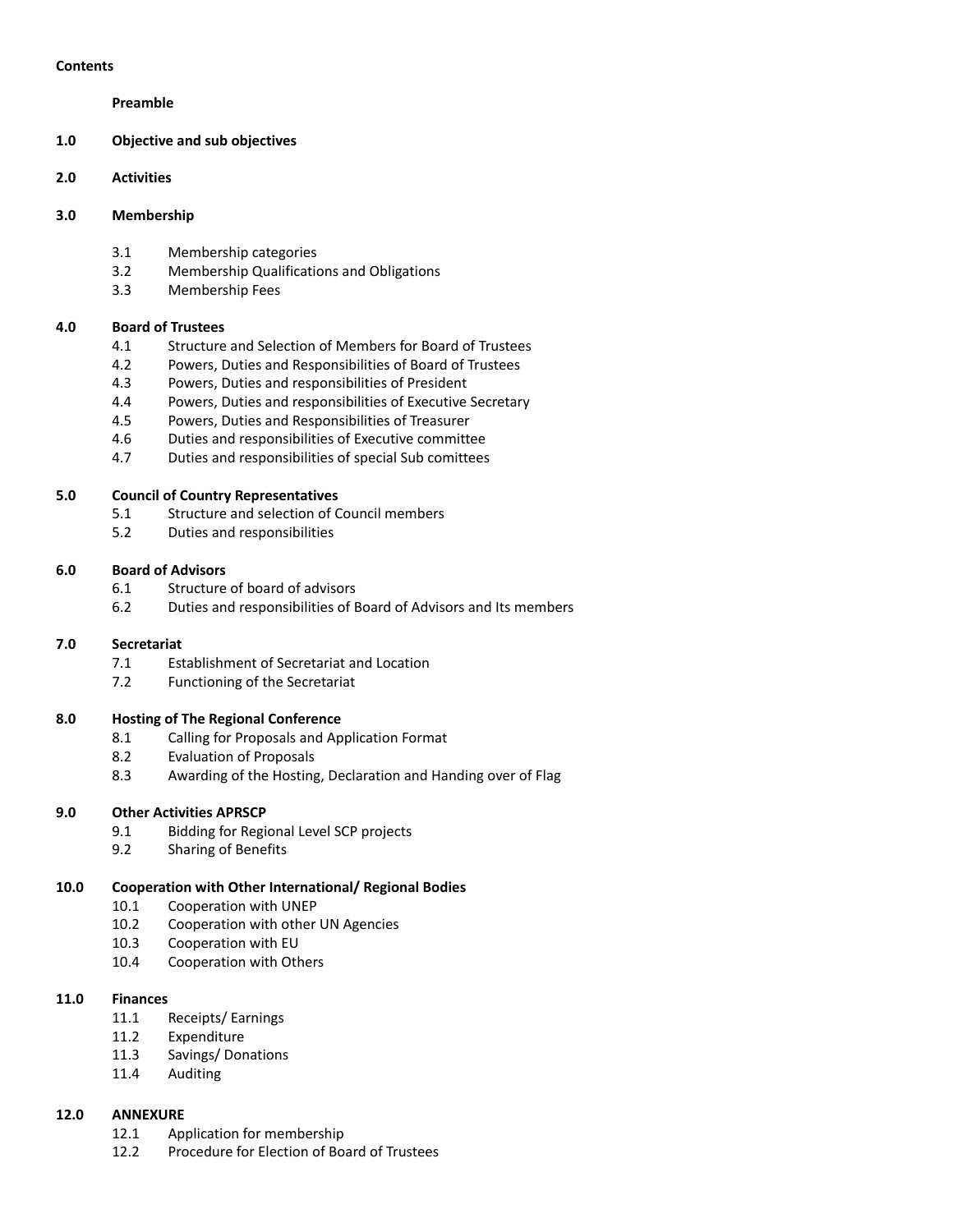12.3 Application and Guidelines for Hosting of regional Roundtable

### **1.0 OBJECTIVES**

#### **1.1 Main Objective:**

To promote Sustainable Development in the region through promotion and facilitation of Sustainable Consumption and Production in each country and the region in the Asia Pacific.

#### **1.2 Sub Objectives**

1. To promote technology and information exchange on sustainable consumption and cleaner production in the Asia Pacific Region.

2. To develop a network of individuals and organizations with expertise in sustainable consumption and cleaner production in the Asia Pacific Region.

3. To foster regional cooperation to accelerate sustainable consumption and cleaner production as a leading mechanism for achieving environmental protection and sustainable development.

4. To encourage active participation from all interested stakeholders such as firms in industrial, agricultural, commercial and service sectors, associations consultancies, governmental agencies, academia, research institutions and NGOs in promotion and implementation of sustainable consumption and production.

5. To serve as an objective source of analysis and review concerning sustainable consumption and production issues in the Asia Pacific Region.

6. To encourage the setting up of a country Chapter or activities of APRSCP to promote sustainable consumption and cleaner production.

7. To serve as a knowledge hub on SCP for all stakeholders in the Asia Pacific Region.

8. To undertake any other activity for the promotion of sustainable consumption and production within each country or the Asia pacific region

### **Additions:**

9. To function as a reference centre for SCP related matters in the Asia Pacific region

10. To provide direct assistance with specific activities and projects in SCP.

11. To liaise with other regional roundtables such as African Roundtable, Latin American Roundtable, European Roundtable**,** Canadian Roundtable etc

**2.0 ACTIVITIES** (To be reviewed and revised to suit current needs)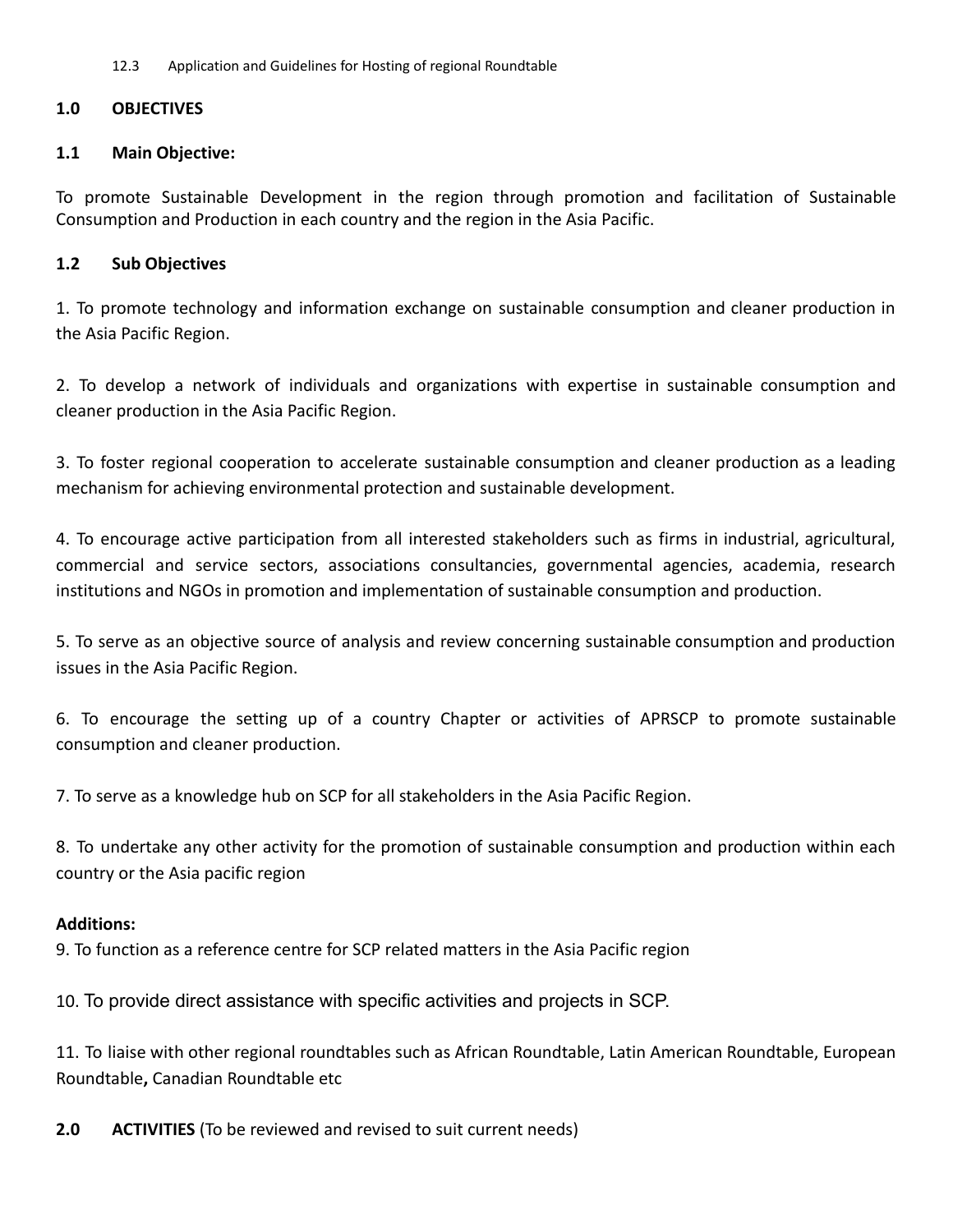The program activities of the APRSCP set forth in this document consist of but are not limited to:-

1) Organize at country level a regional conference every 18-24 months on rotational basis.

2) Engaging in information exchange among its members, using appropriate approaches such as newsletters,active website and other social media, e-mail list servers, technical journals, special publications, conferences and symposia.

3) Conducting training sessions, workshops, and staff exchanges for the purpose of increasing the skills and knowledge of members and other interest parties.

4) Acting as a clearing house for the exchange of data and information on sustainable consumption and cleaner production in the Asia Pacific Region, including such items as reports, books, articles, data and statistics.

5) Developing and maintaining a directory of professionals involved in promotion of sustainable consumption and cleaner production who are available to provide advice and counsel.

6) Supporting development of new country-level and sub regional level (such as ASEAN and SACEP) stake holder forums for sustainable consumption and production and foster sharing of information and experience through country-level sustainable consumption and production roundtables and programs.

7) Assembling following a protocol to be specified in the bylaws, qualified and objective committees and working groups that can provide competent and objective analyses as well as information on sustainable consumption and cleaner production.

8) Maintaining relationships among APRSCP, its members, and appropriate regional and international organizations.

9) Carrying out activities, programs and initiatives as necessary to fulfill the mission and objectives of APRSCP, such as the periodic regional roundtable.

10) Conduct a Regional Award Scheme for champions of SCP in the AP region

11) Participation in international projects related to SCP including earning revenue for APRSCP

12) Providing an interactive platform for all professionals engaged in SCP in the Asia Pacific region. (We should get members from Japan, South Korea, Mongolia, Bangladesh, Nepal, Bhutan, Afghanistan, Myanmar, East Timor, Brunei, Maldives, New Zealand and Pacific islands such as Fiji, Papua New Guinea, Solomon Islands etc. Currently out of 26 key countries and islands we have only 12 countries active in APRSCP)

13) Make views and the voice of the Asia Pacific region known to International bodies during their events, negotiations, international treaties and action plans on global sustainability issues.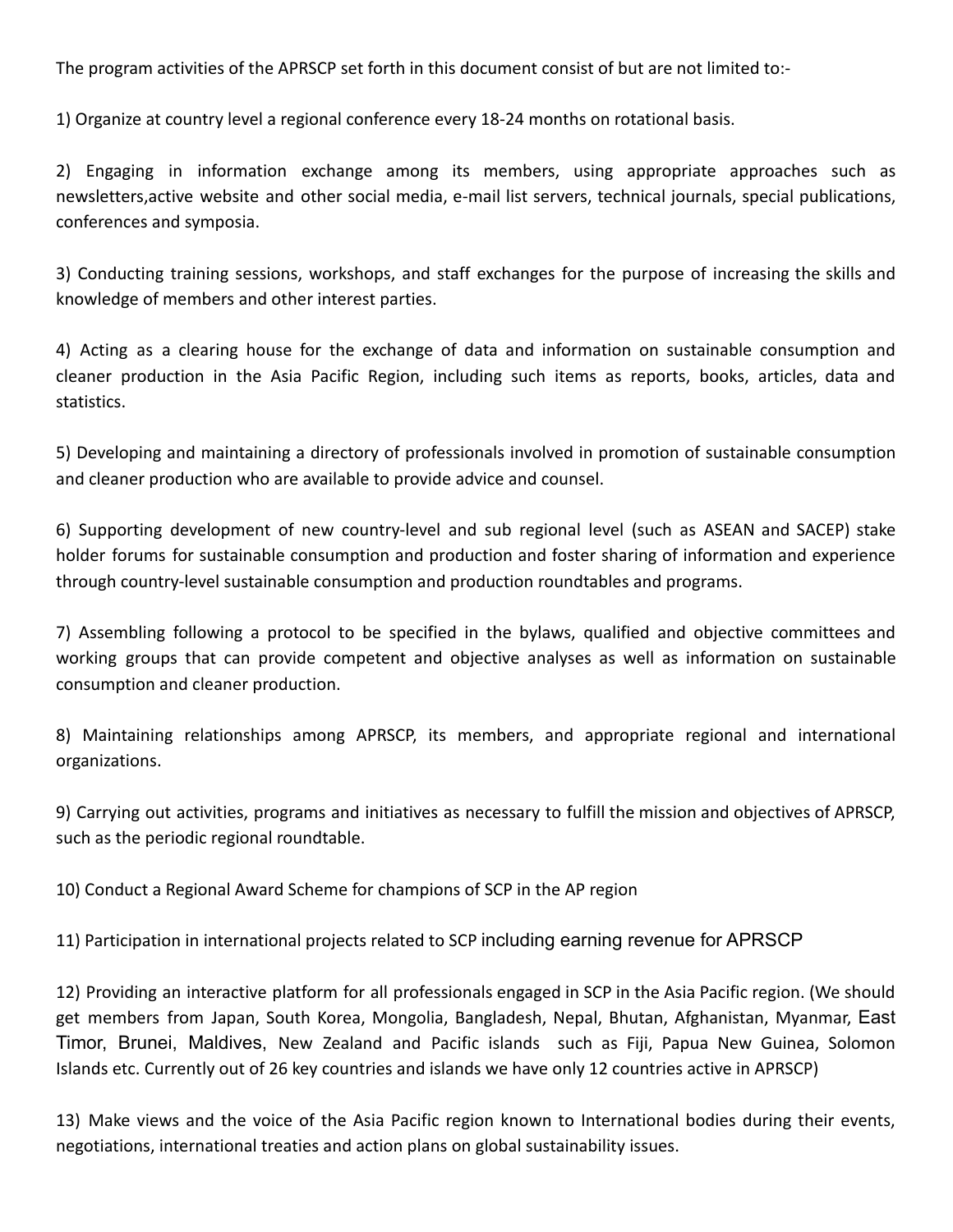14) Coordinate and cooperate with international bodies in delivering services for implementation of Global SCP action plans and fulfilling the Sustainable Development goal 12 "Responsible Consumption and Production" and its targets.

### **3.0 MEMBERSHIP**

### **3.1 MembershipCategories**

The members of the APRSCP shall constitute four categories viz:

- (i) Organizational Members and
- (ii) Individual Members
- Iii) Associates
- iv) Life members

## **3.2 Membership Qualifications and Obligations**

- 1.(i) Organizational members may include any non-governmental, governmental, academic, private or international organizations whose mission and activities include promoting the application of sustainable consumption and production.
- (ii) Individual membership shall be open to individuals who are interested in the promotion of sustainable consumption and production in the Asia Pacific Region.
- 2. The members shall conduct themselves in the spirit of international cooperation and coordination as embodied in APRSCP's vision and mission statement.
- 3. Applicants for membership shall:
	- i) Engage in promotion and/or implementation of sustainable consumption and cleaner production or related activity.
	- ii) Agree to the charter of the APRSCP.
	- iii) Be willing to abide by the code of conduct of the APRSCP.
	- iv) Be willing to share the information and experience pertaining to use of sustainable consumption and production approaches and technologies.
	- v) Meet the financial obligations of membership.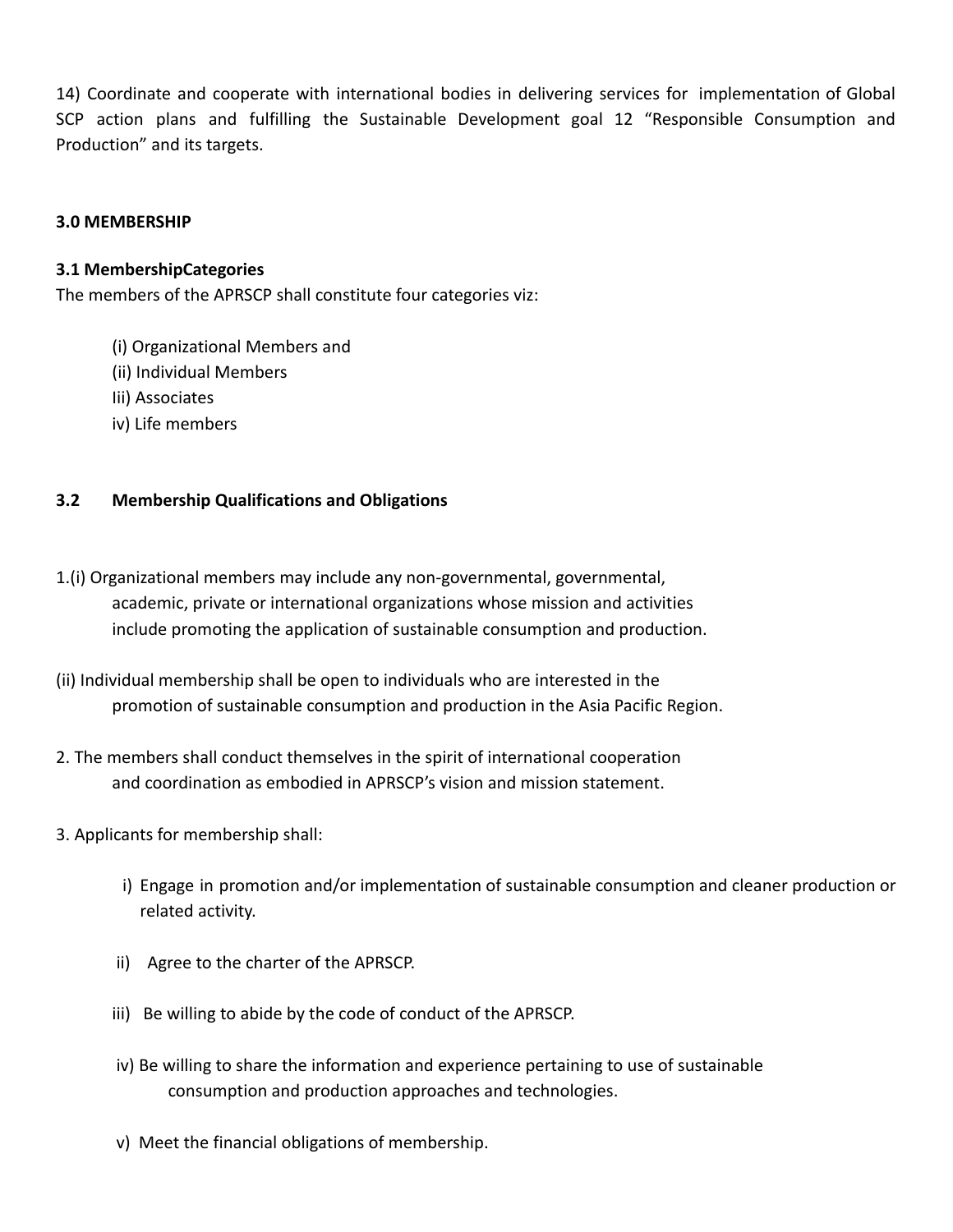- vi) Agree to participate actively in the activities of the APRSCP, as described in section2 of the code of conduct.
- vii) Be approved for membership by a majority vote of the board of Trustees in accordance with Article …….

4. Application for membership shall be made to the executive secretary, who shall make the necessary arrangements for approval by the board of Trustees.

## **MEMBERSHIP FEE (to be reviewed and revised)**

An Annual fee shall be levied from members on the following basis:-

i) Organization members including non government, government, academic, private or international organizations shall pay a sum of US\$ 100

- ii) Individual members shall pay a sum of US\$ 25.
- iii) The fees shall be reviewed and established by the General Assembly.
- iv) Non payment of membership fees for 2 years continuously will lead to removal of membership of APRSCP

## **4.0 Board of Trustees**

## **4.1 Structure of the Board of Trustees**

1)The maximum number of members of board of trustees is 17.

2) All members of the board of trustees shall be permanently residing or employed in Asia Pacific region while holding the office. If a member of the board of trustees obtains citizen ship of any country outside of AP region or leaves his employment to an outside of AP region or become a permanent resident of any country outside AP region then he/she relinquishes his/her position as a member of the board of trustees of the APRSCP.

3) A board member shall serve for 3 years or term between three roundtables. A board member may be re-elected to his post after completing his tenure.

## **4.2 Duties and Responsibilities of the Board of Trustees**

1) The Board of Trustees shall, among its other duties, be responsible for:

(i) Convening membership meetings at regular intervals not exceeding twenty four months.

(ii) Implementing the election processes for the Board of Trustees. (procedure to be followed is explained in the annexure 2)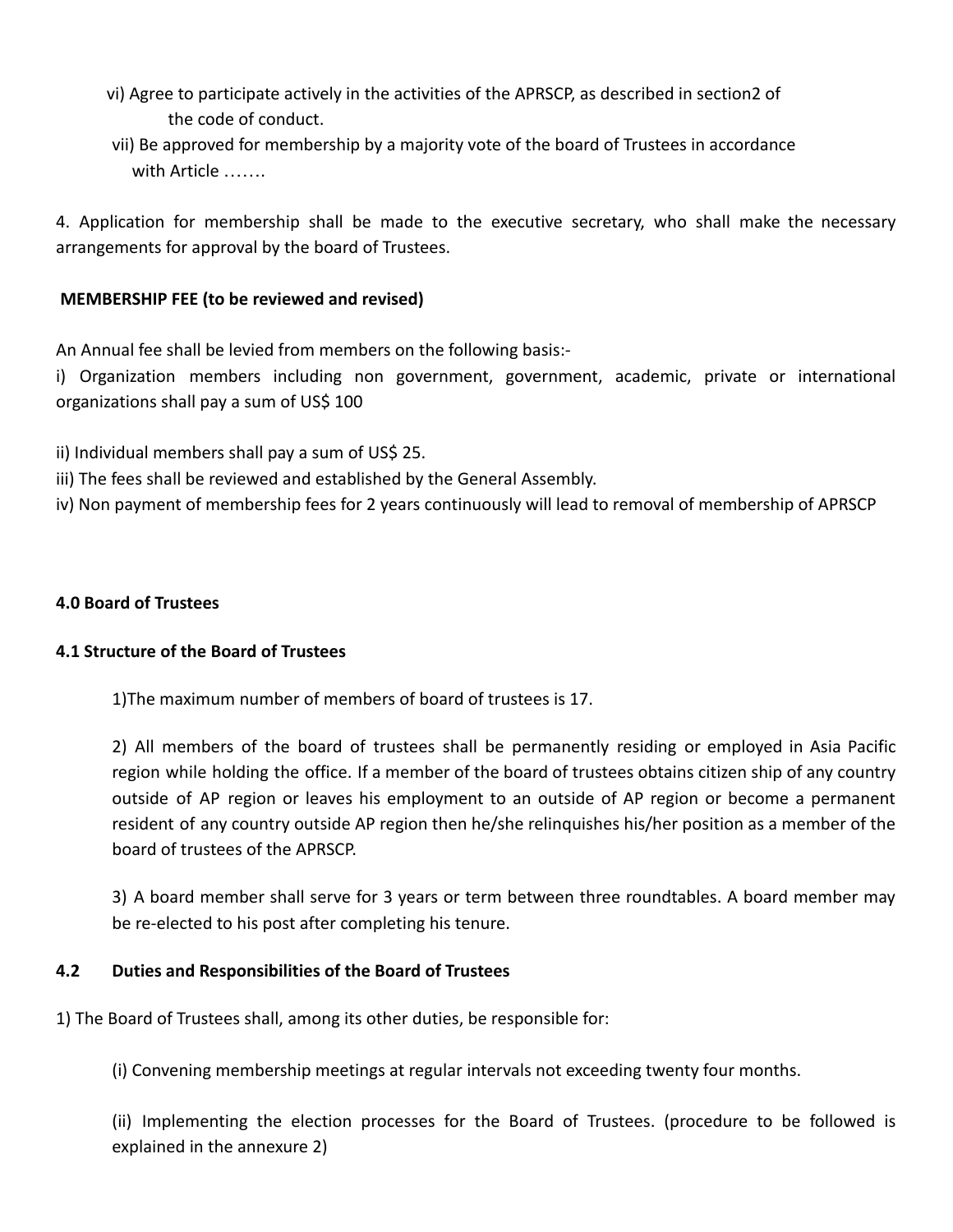(iii) Incorporating and sustaining APRSCP as a legal, non-profit, non-governmental entity consistent with the nature set forth in Article II of the charter.

(v) Preparing and approving the General Budget.

(vi) Authorizing the performance of an independent, certified audit of financial records.

(vii) Developing and approving the work program, including long-range plans.

(viii) Electing officers (chairperson, vice chairperson and treasurer).

(ix) Appointing the executive secretary and establishing the terms of service.

(x) Recruiting new members and serving as liaison to members, international organizations and national groups.

(xi) Approving applications for membership.

(xii) Approving the decision of membership for failure to meet member qualifications and obligations, as stated in Article VI.

(xiii) Approving leases, grants, contracts, fellowships and other agreements.

(xiv) Supervising finances, monitoring dues, and approving financial contributions donated in accordance with Article XI.

(xv) Definition of the regional coverage by the APRSCP and the location of APRSCP's secretariat.

9) For purposes of staggering the terms of the first board of members as elected under the terms of this charter, elected members will be divided into two groups based on the number of votes received. The group polling the higher number of votes shall serve duration between three designated membership meetings. The group polling the lower number of votes shall serve duration between two designated membership meetings.

## **4.3 Powers, Duties and responsibilities of President**

- 1) The president is also the principal officer representing the APRSCP.
- 2) Meetings of the board of trustees, whether regular or special, may be called by the president or in his or her name.
- 3) The president of the board of trustees presides over meetings of the APRSCP.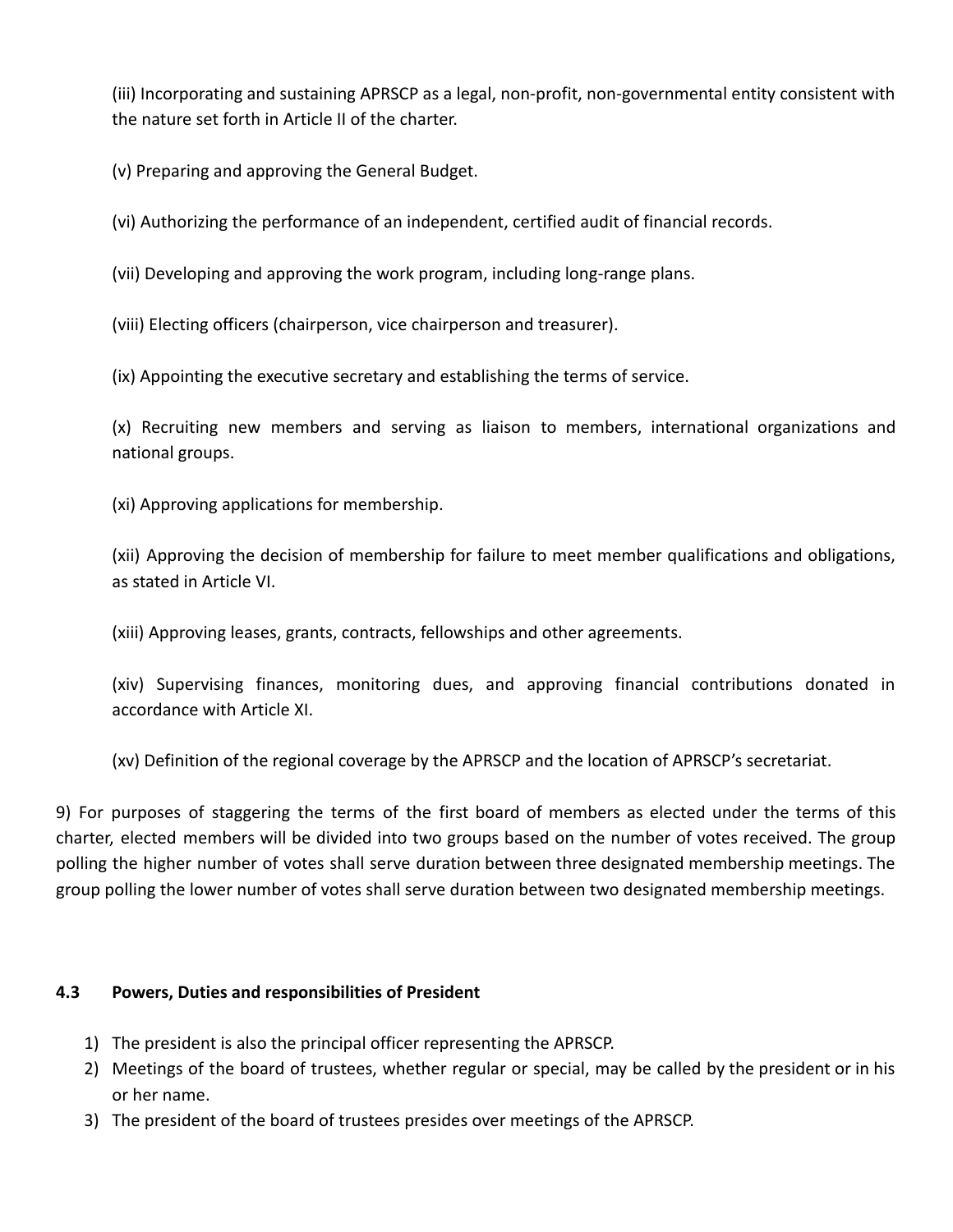- 4) If the need arises, the president may delegate these functions for limited periods to the vice- president, treasurer or executive secretary.
- 5) The president is the authorized officer who may enter into cooperation agreements with other international or regional organizations by placing his signature on behalf of APRSCP
- 6) President shall represent APRSCP in all meetings with other institutions. In his/her absence an officer of the executive committee may be nominated for the purpose.
- 7) To be added

# **4.4 Powers, Duties and responsibilities of Executive Secretary**

1) Under the supervision of the president and in accordance with the APRSCP policies, the executive secretary is the principal executive officer of the organization and shall execute the functions normally associated with the office.

2) The functions of the secretariat and the secretary general will be under the direct supervision of the Executive secretary

3) The executive secretary is directly accountable to the Board and its Executive Committee. The Executive Director is tasked to update the President of the Executive Committee regularly and submit quarterly reports.

# **4.5 Duties and Responsibilities of Treasurer**

- 1) The treasurer shall execute the financial functions normally associated with that office.
- 2) The treasurer has prime responsibility for accounts and finances and developing financial policy of APRSCP.
- 3) The treasurer is responsible for supervising the preparation of the annual budget and circulating it among board of trustees and obtaining the final approval of the board of trustees.
- 4) The treasurer is responsible for supervision of preparing the financial proposal when submitting proposals for projects and giving final approval to proceed with the submission of financial proposal.
- 5) The treasurer is responsible for submitting the financial statements to show the financial position of APRSCP during meetings of the board of trustees.

6) The treasurer has the responsibility to communicate with the selected auditors and arranging for annual financial audits, and tabling the audit findings at the meetings of board of Trustees.

7) The treasurer is responsible to obtain the financial reports of regional roundtables held in the country within a reasonable time frame.

# **4.6 Duties and Responsibilities of Executive committee**

- 1) The executive committee comprises president, vice president, executive secretary, treasurer, regional event coordinator and immediate past president.
- 2) The executive committee may nominate the vice president or any other member of the executive committee to perform the duties of the president in the absence of the president.
- 3) The executive committee shall advice the president and/ or executive secretary on issues related to survival and growth of APRSCP.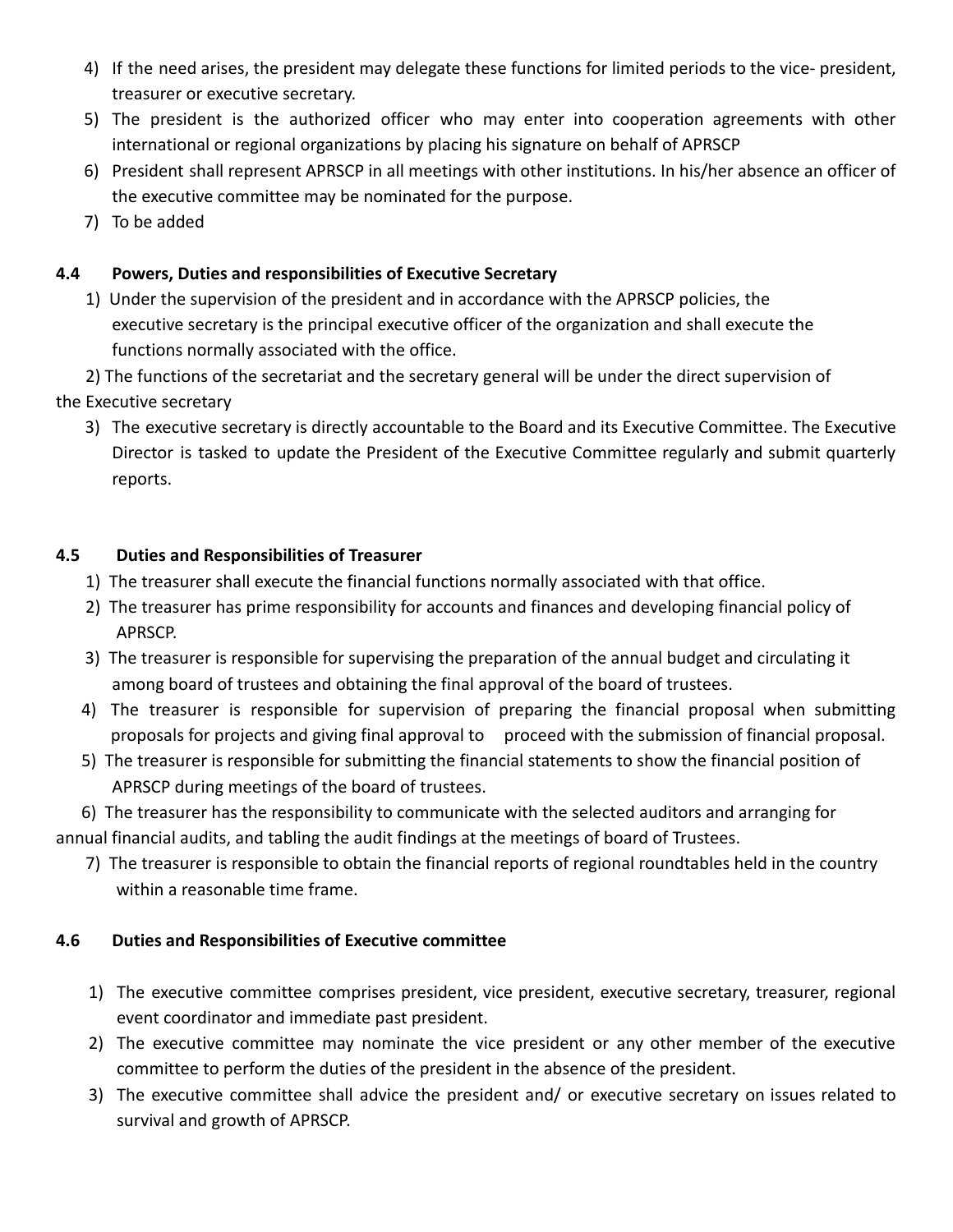- 4) The executive committee shall arrange skype/email discussions of any key issue arising during the day to day activities of the secretariat
- 5) The executive committee is responsible to inform all members of the board of trustees decisions of such meetings/ discussions
- 6) To executive committee is responsible to provide guidance to programs strengthening of in country SCP activities in each country within the AP region

## **Suggest to include three permanent sub committees of board of trustees-**

## **4.7 Duties and responsibilities of special Sub comittees**

**4.7.1 Finance and planning committee –** 6 trustees including the president, immediate past president, treasurer and 3 more member

1) Will develop a strategic plan and budget for the next five years

2) Evaluate possibilities for collaborating with other international and regional bodies working on SCP

3) Develop projects to seek funding for development of SCP in individual countries and the AP region (for Switch Asia, world bank, GEF)

4) develop a plan and work towards enhancing the image of the APRSCP among international organizations (Can we become a patner to GEF for project implementation?)

5) Develop programs for enhancing the knowledge of members of APRSCP (Training programs, Online certificates, Exchanges, visits)

**4.7.2 Regional event committee-** 5 trustees including Vice president, regional event coordinator, 3 other members

1) Identify countries interested in hosting the next regional roundtables and have dialogue with suitable in country parties.

2) Obtain proposals for the next regional roundtable according to the set procedure (application in annex 2)

3) Support incountry host organizations to obtain funding for the regional event.

4) Participate in organizational committee of the regional conference and provide advice on how to organize the event.

5) Report to Board of trustees on the progrees of the organization of regional roundtable

**4.7.3 Promotional and Membership committee –** 6 trustees including Executive secretary, treasurer, editor 4 other members

1) Communicate with potential in country groups and individuals for broadening the membership

2) Receive applications for membership and recommend to the board of trustees

3) Arrange to issue a e news letter periodically (as decided by the borad of trustees) to all members

4) Supervise the updating of the website and use of other social media.

5) Promote and encourage enterprises to become organizational members of APRSCP

## **5 COUNCIL OF COUNTRY REPRESENTATIVES**

# **5.1 Structure and selection of Council members**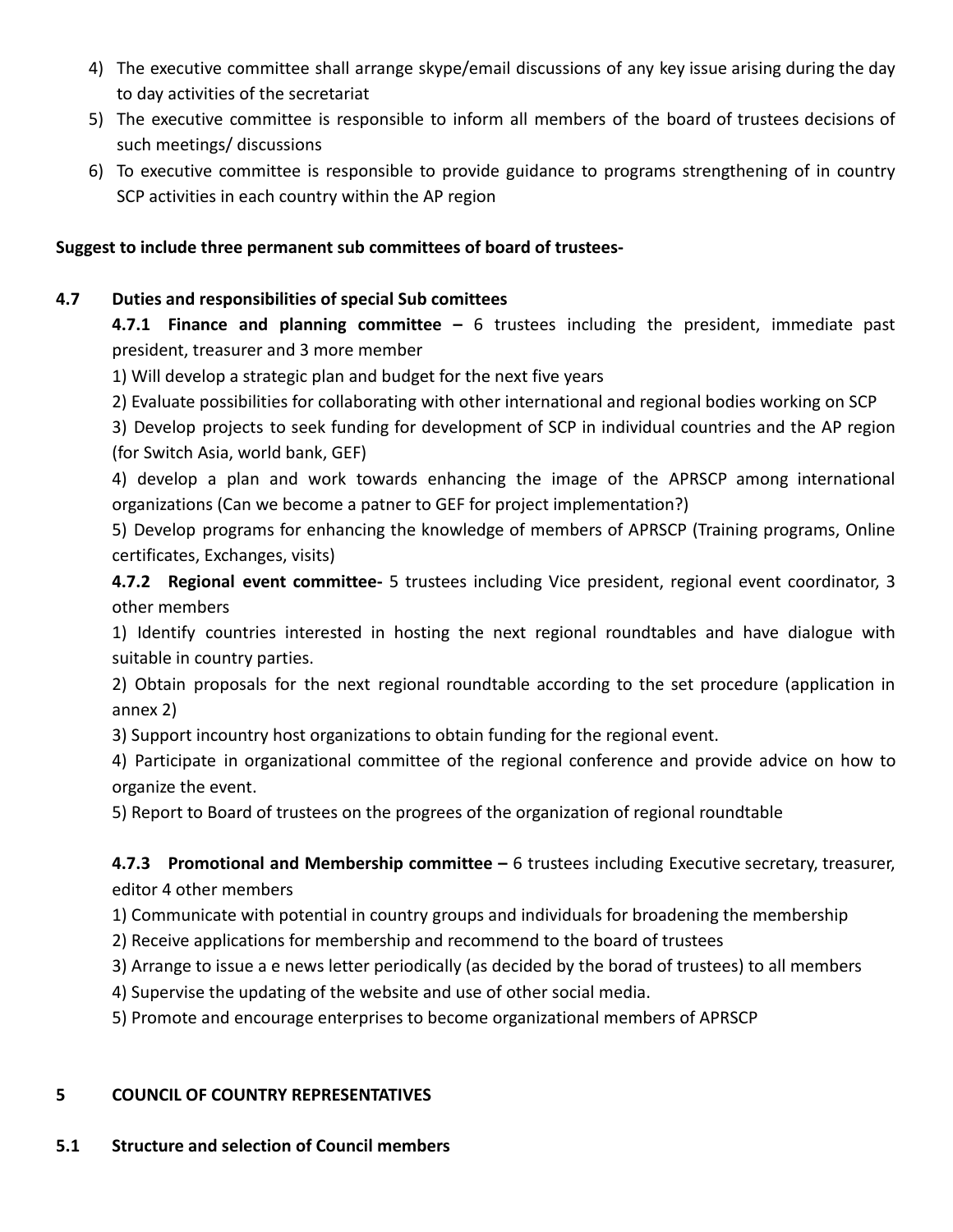- 1) To ensure representation of all countries in the APRSCP way forward a council of country representatives will be appointed representing one or two members from each country.
- 2) The first such council will be established by members of the Board of trustees by nominating willing professionals from each country and accepted by the board unanimously.
- 3) Thereafter country representatives for the council will be nominated by the membership in each country and approved by the board of trustees.

## **5.2 Duties and responsibilities**

- 1) Continuous update on SCP activities in each country to the secretariat for web update
- 2) Serves as the liaising officer of APRSCP in the country when there is no country representative as a member of board of Trustees
- 3) Organize in country APRSCP activities and country membership
- 4) Organize in country SCP roundtables
- 5) Keep the Board of Trustees informed about new developments in SCP activities and potential projects
- 6) Serves as the country coordinator for information dissemination on SCP through APRSCP

## **6.0 BOARD OF ADVISORS**

## **6.1 Structure and selection of Council members**

- 1) The Board of Trustees will nominate members to the board of advisors.
- 2) The board of advisors will include founding members of APRSCP who are no longer holding the positions in the board of trustees, any retired members of board of trustees or any external professional recommended and accepted by the board of trustees
- 3) The total number of members in the board of advisors should not exceed 15

# **6.2 Duties and responsibilities**

- 1) The Board of Advisors may be invited to attend the Board of Trustees Meetings as observers by the Chairperson in consultation with the Board of Trustees.
- 2) Board of advisors will be consulted by the board of trustees whenever there is an issue of conflict in relation to administration of APRSCP activities and seek their advice
- 3) Board of advisors will be invited to be part of the regional or national events organized by APRSCP
- 4) Views of the board of advisors will be sought by the sub committees whenever membership drives or proposals are prepared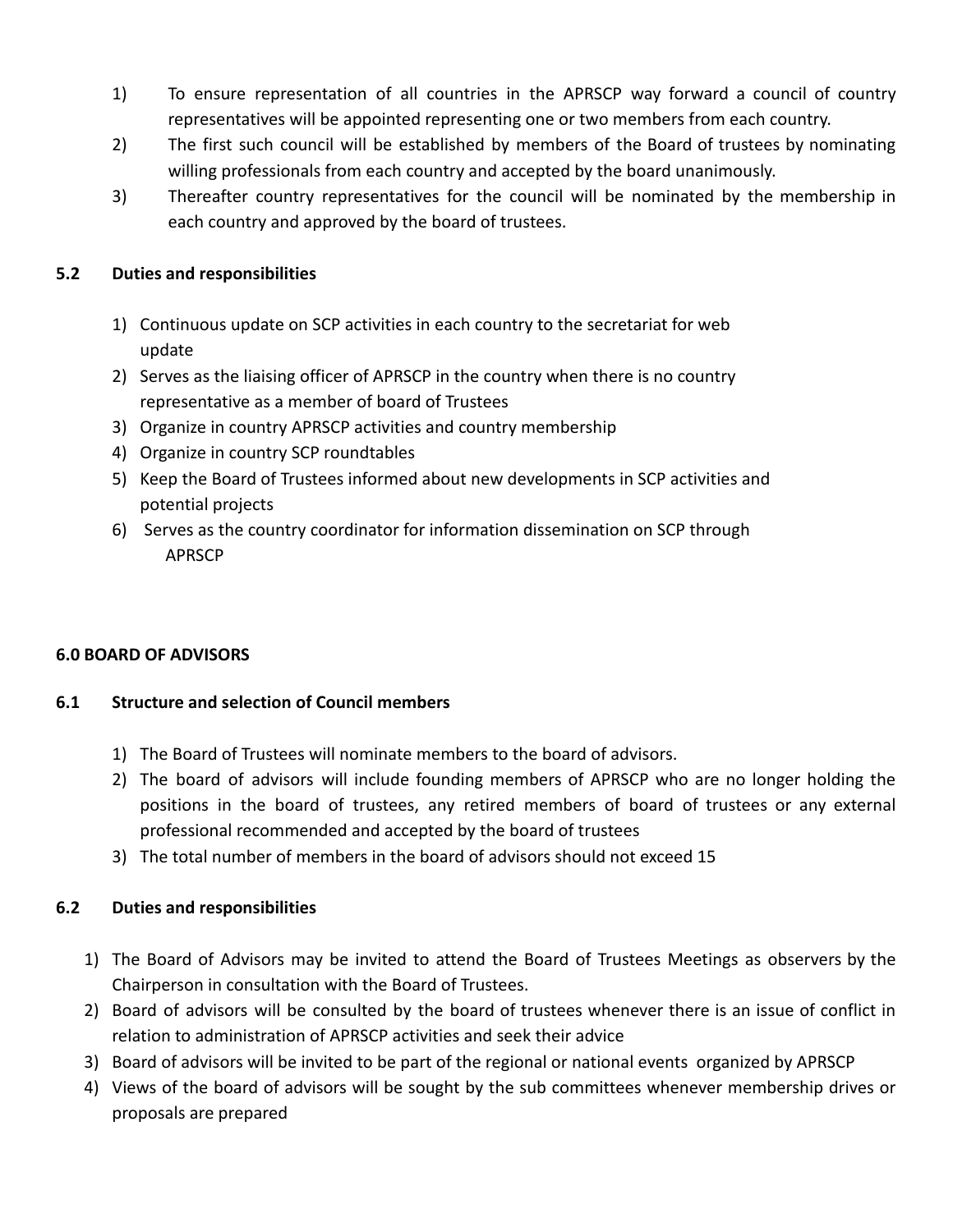- 5) Members of Board of Advisors will represent as formal officials of APRSCP in any event where they are present without a member of a board of trustee.
- 6) Members of Board of Advisors will provide advice to the board of trustees on future action plans for SCP or future projects to improve the financial position or the image or both of APRSCP.

## **7.0 SECRETARIAT**

## **7.1 Establishment of Secretariat and Location**

1) The permanent secretariat of APRSCP will be located in Bangkok, Thailand

2) The secretariat may be located in a suitable premise to ensure productive implementation of joint programs with international organizations.

3) The Board of Trustees has the power to shift the secretariat to any other location within Bangkok, Thailand to suit the ongoing programs of APRSCP.

# **7.2 Functioning of the Secretariat**

1) The Secretary General (SG) reporting to President of APRSCP and supervised by Executive Secretary will be the chief operating officer of the secretariat.

2) The SG will be responsible day to day administrative functions of APRSCP.

3) The SG will be responsible for centralized communication to all board of trustees

4) The SG and the staff of the secretariat will be responsible for maintaining all the membership records, payment records and other files related to APRSCP activities.

5) The secretariat will be responsible to maintain the website of the APRSCP and uploading of current news and events under the supervision of the editor and the web master.

6) The secretariat is responsible for coordinating the regional roundtable with the chair of the host country organising committee.

7) The Secretariat oversees preparation and implementation of governing documents of the Operations Team, such as the Operations Manual containing rules and procedures and the Strategic Action Plan based on the approval of the board of trustees.

# **8.0 HOSTING OF REGIONAL CONFERENCE**

1. The Board of Trustees shall call for proposals from member countries for the Hosting of the Regional Conference.

2. The call for hosting of the regional conference should be activated at least two years prior to the conference.

3. The proposal shall be comprehensive and should accompany details of budgets, dates and venues, program, planning team and outreach.

4. The Board of Trustees shall appoint a Chairman and two other Trustees to form a Committee Calling for Proposals.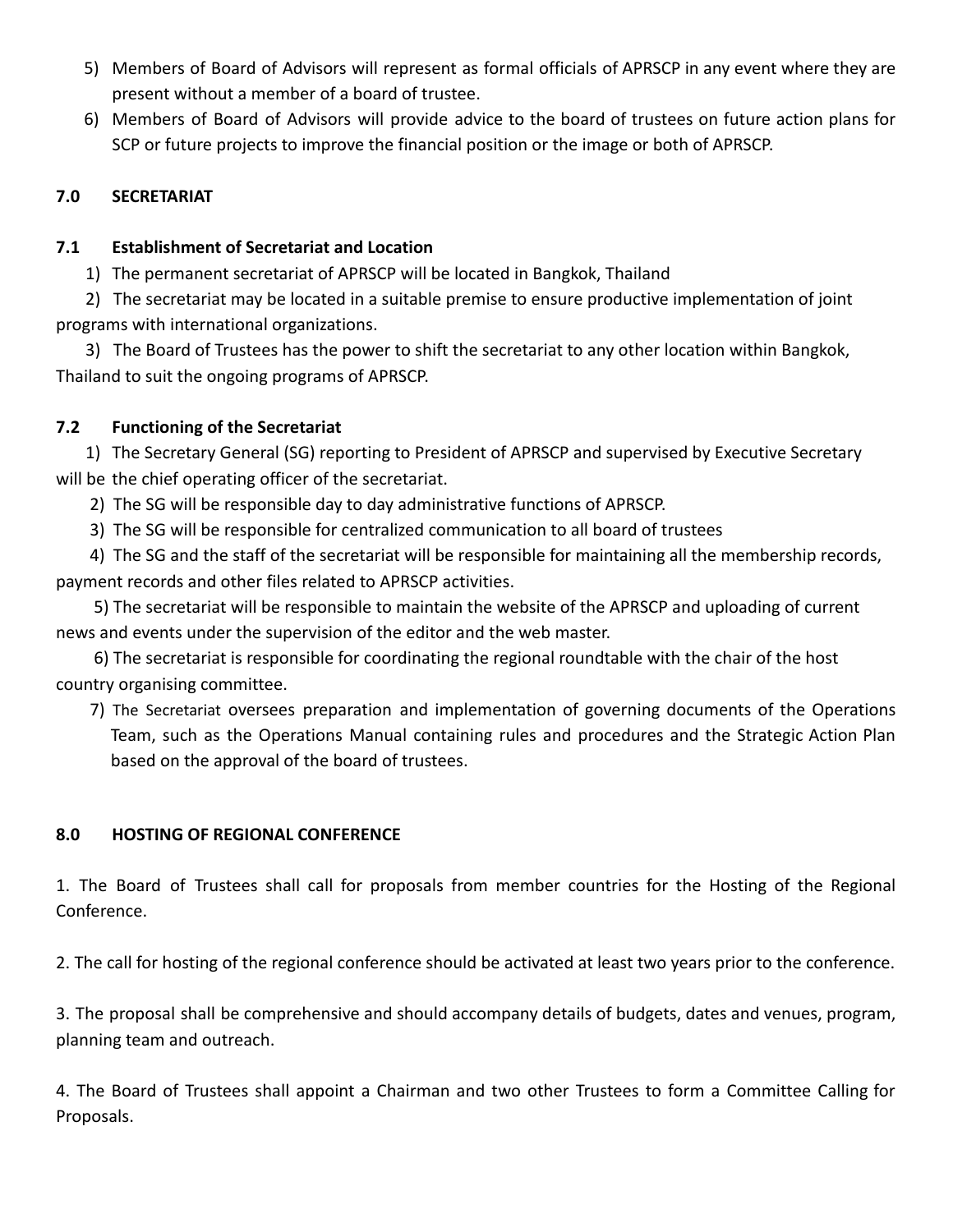5. The Proposals shall be evaluated by the Board of Trustees and appropriate ratings should be given in the selection of the successful Host.

6. The successful host will be announced at the culmination of the conference preceding conference to be hosted by the successful country.

### **9.0 Other Activities APRSCP**

- 9.1 Bidding for Regional Level SCP projects
- 9.2 Sharing of Benefits

### **10.0 Cooperation with Other International/ Regional Bodies**

- 10.1 Cooperation with UNEP
- 10.2 Cooperation with other UN Agencies
- 10.3 Cooperation with EU
- 10.4 Cooperation with Others

### **11. FINANCES OF APRSCP**

### **11.1 Receipts/ Earnings**

1. The funds of the APRSCP may be obtained from:

- i) Membership dues.
- ii) Revenue received from conferences, workshops and trade expos.
- iii) Donations, legacies, and special contributions.
- iv) Revenues from interest-bearing capital investments.
- v) Revenues from technical service contracts.
- vi) Grants and cooperative agreements.
- vii) Proceeds received from the sale of documents and other items.
- viii) Funds earned through Projects and Advisory services.
- ix) Any other appropriate sources.
- 2. The board of trustees shall approve grants, donations or other special contributions of more than US\$10,000 prior to being accepted. If donations or special contributions are designated for a particular program or purpose, the wishes of the donors shall be considered. However, no funds shall be accepted